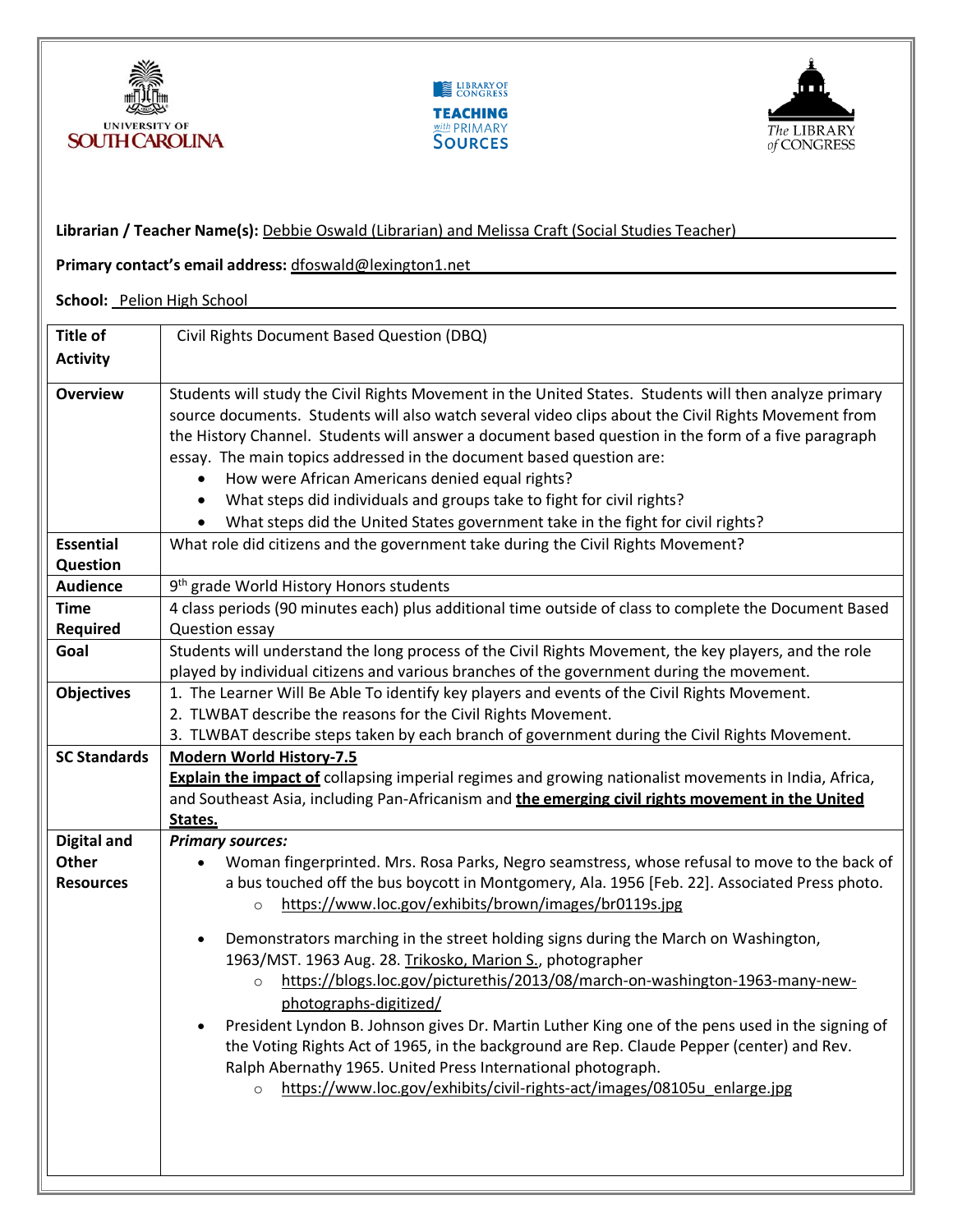## *Biography in Context* online database for SC users

- Rosa Parks Biography
	- o *http://ic.galegroup.com.scsl.idm.oclc.org/ic/bic1/person/actionWin?scanId=&query=&p rodId=BIC1&showDisambiguation=true&p=BIC1&mode=view&catId=GALE%7C0000000 0MPOB&u=scschools&limiter=&contentModules=&displayGroups=&displayquery=&action=e&windowstate=normal&resetBreadCrumb=*
- *Martin Luther King Jr. Biography*
	- o *http://ic.galegroup.com.scsl.idm.oclc.org/ic/bic1/person/actionWin?scanId=&query=&p rodId=BIC1&showDisambiguation=true&p=BIC1&mode=view&catId=GALE%7C0000000 0MPST&u=scschools&limiter=&contentModules=&displayGroups=&displayquery=&action=e&windowstate=normal&resetBreadCrumb=*

### *Books*

- Lewis, John, et al. *March. Book One.* Marietta, GA Top Shelf Productions 2013
- Lewis, John, et al. *March. Book Two.* Marietta, GA Top Shelf Productions 2015
- Lewis, John, et al. *March. Book Three.* Marietta, GA Top Shelf Productions 2016

## *eBook*

• *The Civil Rights Movement San Diego*, CA : ReferencePoint Press, c2013.

### *Videos*

- Smart: Plessy v. Ferguson Historian Yohuru Williams talks about the Plessy v. Ferguson case and its effects on the Civil Rights Movement.2017 History Channel
	- o http://www.history.com/topics/black-history/civil-rights-movement/videos/soundsmart-plessy-v-ferguson?m=528e394da93ae&s=undefined&f=1&free=false
- Bet you didn't Know: March on Washington. 2017 History Channel
	- o http://www.history.com/topics/black-history/civil-rights-movement/videos/bet-youdidnt-know-march-on-washington?m=528e394da93ae&s=undefined&f=1&free=false
- Bet you didn't Know: Rosa Parks. 2017 History Channel
	- o http://www.history.com/topics/black-history/civil-rights-movement/videos/bet-youdidnt-know-rosa-parks?m=528e394da93ae&s=undefined&f=1&free=false
- Montgomery Bus Boycott. 2017 History Channel
	- o http://www.history.com/topics/black-history/civil-rightsmovement/videos/montgomery-busboycott?m=528e394da93ae&s=undefined&f=1&free=false
- Freedom Rides. 2017 History Channel
	- o http://www.history.com/topics/black-history/civil-rights-movement/videos/soundsmart-the-freedom-rides?m=528e394da93ae&s=undefined&f=1&free=false
- Medgar Evers assassination. 2017 History Channel
	- o http://www.history.com/topics/black-history/civil-rights-movement/videos/medgarevers-assassination?m=528e394da93ae&s=undefined&f=1&free=false
- LBJ: Before the War on Poverty. 2017 History Channel
	- o http://www.history.com/topics/black-history/civil-rights-movement/videos/lbj-beforethe-war-on-poverty?m=528e394da93ae&s=undefined&f=1&free=false
- The Voting Rights Act of 1965. 2017 History Channel
	- o http://www.history.com/topics/black-history/civil-rights-movement/videos/sound-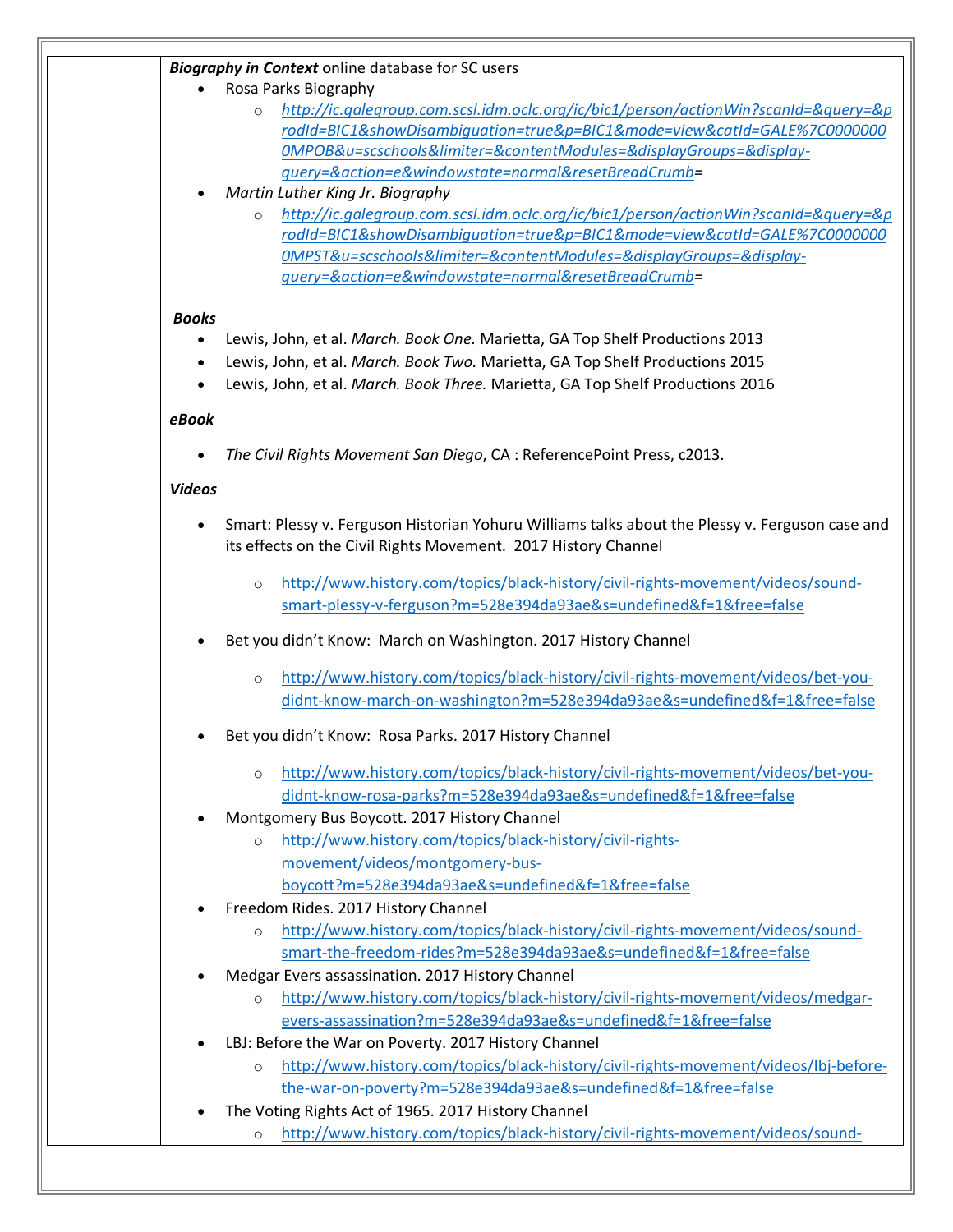|                  | smart-the-voting-rights-act-of-1965?m=528e394da93ae&s=undefined&f=1&free=false                                                                                                                                                                                             |
|------------------|----------------------------------------------------------------------------------------------------------------------------------------------------------------------------------------------------------------------------------------------------------------------------|
| Classroom        | Document Based Question (DBQ) rubric<br>$\bullet$                                                                                                                                                                                                                          |
| <b>Materials</b> | <b>HIPPO</b> forms                                                                                                                                                                                                                                                         |
|                  | Textbook<br>$\bullet$                                                                                                                                                                                                                                                      |
|                  | Primary source documents                                                                                                                                                                                                                                                   |
|                  | Electronic device to view video clips & ebooks                                                                                                                                                                                                                             |
| Preparation      | <b>Prior Knowledge:</b>                                                                                                                                                                                                                                                    |
|                  | Students will already have the Enlightenment thinkers and ideas of equality, freedom, and justice in<br>$\bullet$                                                                                                                                                          |
|                  | Standard 6.                                                                                                                                                                                                                                                                |
|                  | In Standard 6 students will also study the US Civil War, the ending of slavery, and Reconstruction.<br>$\bullet$                                                                                                                                                           |
|                  | In Standard 7 the students will have studied civil disobedience and nonviolent tactics used by<br>$\bullet$                                                                                                                                                                |
|                  | Mahatma Gandhi in the fight for Indian independence.                                                                                                                                                                                                                       |
|                  | Materials:                                                                                                                                                                                                                                                                 |
|                  | Each students will need the following:                                                                                                                                                                                                                                     |
|                  | $\triangleright$ Copy of the textbook                                                                                                                                                                                                                                      |
|                  | Kahoot on the Civil Rights Movement (Kahoot is an online game. Teachers can create<br>questions and then students play against one another in a quiz-show style game) To create<br>a game, teachers use the address in parentheses (https://create.kahoot.it/) To play the |
|                  | game students use the address in parentheses (https://kahoot.it/)                                                                                                                                                                                                          |
|                  | $\triangleright$ Copy of the DBQ rubric                                                                                                                                                                                                                                    |
|                  | $\triangleright$ Copy of the pre-writing chart                                                                                                                                                                                                                             |
|                  | Copy of the HIPPO sheets to be filled out while rotating through the stations<br>➤                                                                                                                                                                                         |
|                  | Full-size print-outs of primary sources such as testimony, pictures, Supreme Court rulings to                                                                                                                                                                              |
|                  | be analyzed at the five stations<br>Station signs so students know where to rotate to next                                                                                                                                                                                 |
|                  | ➤<br>Video clips from the History Channel that will be used in one of the stations<br>➤                                                                                                                                                                                    |
| Procedure        | Day $1$ :                                                                                                                                                                                                                                                                  |
|                  | Students will have read in the text about the Civil Rights Movement in the United States. The                                                                                                                                                                              |
|                  | textbook provides an overview of the events and introduces students to key players such as Rosa                                                                                                                                                                            |
|                  | Parks, Thurgood Marshall, and Martin Luther King, Jr. It also focuses on SNCC and the landmark                                                                                                                                                                             |
|                  | court case of Brown v. Board of Education (Topeka, Kansas)                                                                                                                                                                                                                 |
|                  | The class will take notes on the information.<br>$\bullet$                                                                                                                                                                                                                 |
|                  | Students will play Kahoot on the material that has been learned.<br>$\bullet$                                                                                                                                                                                              |
|                  | Students will discuss the similarities between Martin Luther King, Jr. and Gandhi.<br>٠                                                                                                                                                                                    |
|                  | Students will also compare the court cases of Plessy v. Ferguson and Brown v. Board of Education.<br>٠                                                                                                                                                                     |
|                  | Students will receive the rubric for the Document Based Question.<br>$\bullet$                                                                                                                                                                                             |
|                  | As a class, students will watch four video clips from the history channel about the following topics:<br>٠                                                                                                                                                                 |
|                  | Plessy v. Ferguson, Rosa Parks, Montgomery Bus Boycott, and the March on Washington. Students<br>will begin filling out a video station form as they watch these videos.                                                                                                   |
|                  | Day 2:                                                                                                                                                                                                                                                                     |
|                  | Students will go to the learning commons. Students will be placed in groups and will cycle though                                                                                                                                                                          |
|                  | five stations. Each station will focus on an aspect of the document based question                                                                                                                                                                                         |
|                  | <b>FIVE STATIONS</b>                                                                                                                                                                                                                                                       |
|                  | $\triangleright$ Video station                                                                                                                                                                                                                                             |
|                  | $\triangleright$ Graphic novel station                                                                                                                                                                                                                                     |
|                  | $\triangleright$ LOC picture station                                                                                                                                                                                                                                       |
|                  | Destiny eBook station<br>➤                                                                                                                                                                                                                                                 |
|                  | <b>Biography In Context- DISCUS</b><br>➤                                                                                                                                                                                                                                   |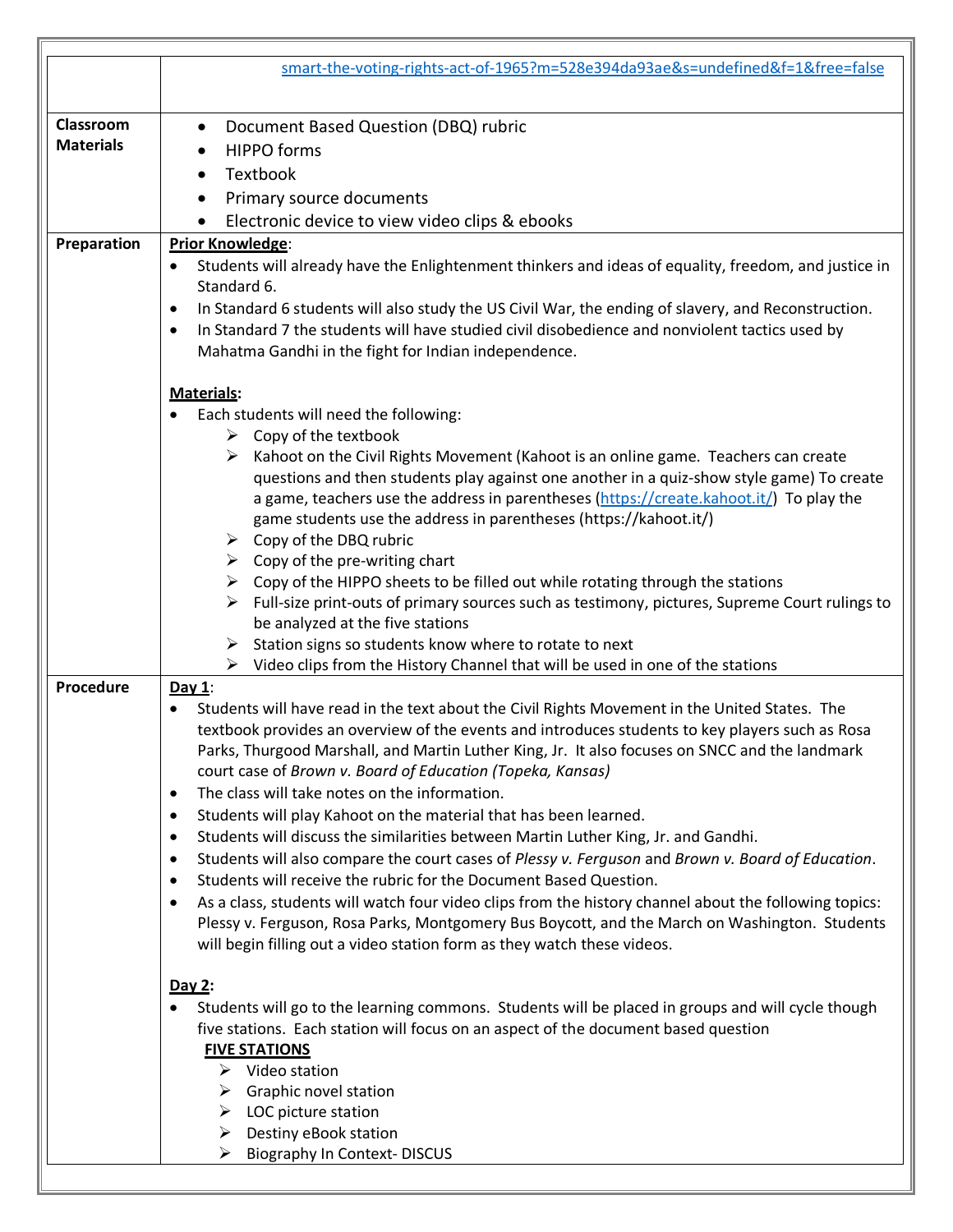|                   | Students will rotate through each of the five stations. Students will stay in each station 12-15<br>$\bullet$<br>minutes. As they rotate through each station, they will fill out a pre-writing chart and HIPPO sheets<br>used to analyze primary source documents. These will be used when constructing the essay. |
|-------------------|---------------------------------------------------------------------------------------------------------------------------------------------------------------------------------------------------------------------------------------------------------------------------------------------------------------------|
|                   | Day 3:                                                                                                                                                                                                                                                                                                              |
|                   | Students will use the class period to begin writing the DBQ rough draft. Students will be able to<br>confer with the teacher and peers during the writing process. Students will complete the rough<br>draft outside of class.                                                                                      |
|                   | Day 4: (about one week after the day 3 activities)                                                                                                                                                                                                                                                                  |
|                   | Students will receive the graded rough drafts back. Students will used the entire period to make<br>corrections and address areas of weakness in their writing in order to complete the final draft.<br>Students will complete the remainder of the final draft outside of class time for homework.                 |
| Assessment/       | <b>Formative Assessments:</b>                                                                                                                                                                                                                                                                                       |
| <b>Reflection</b> | Kahoot, questioning, rough draft of the DBQ, quiz on the Civil Rights Movement                                                                                                                                                                                                                                      |
|                   | <b>Summative Assessments:</b><br>Final draft of the DBQ essay                                                                                                                                                                                                                                                       |
|                   | Questions about the Civil Rights Movement will also be on the Standard 7 test which is a summative<br>assessment                                                                                                                                                                                                    |
|                   | <b>Reflection:</b>                                                                                                                                                                                                                                                                                                  |
|                   | Students will complete an anonymous survey after the activities and essay is written. The reflection will                                                                                                                                                                                                           |
|                   | focus on what they have learned and if this style of learning (rotating though primary source stations)<br>was more helpful.                                                                                                                                                                                        |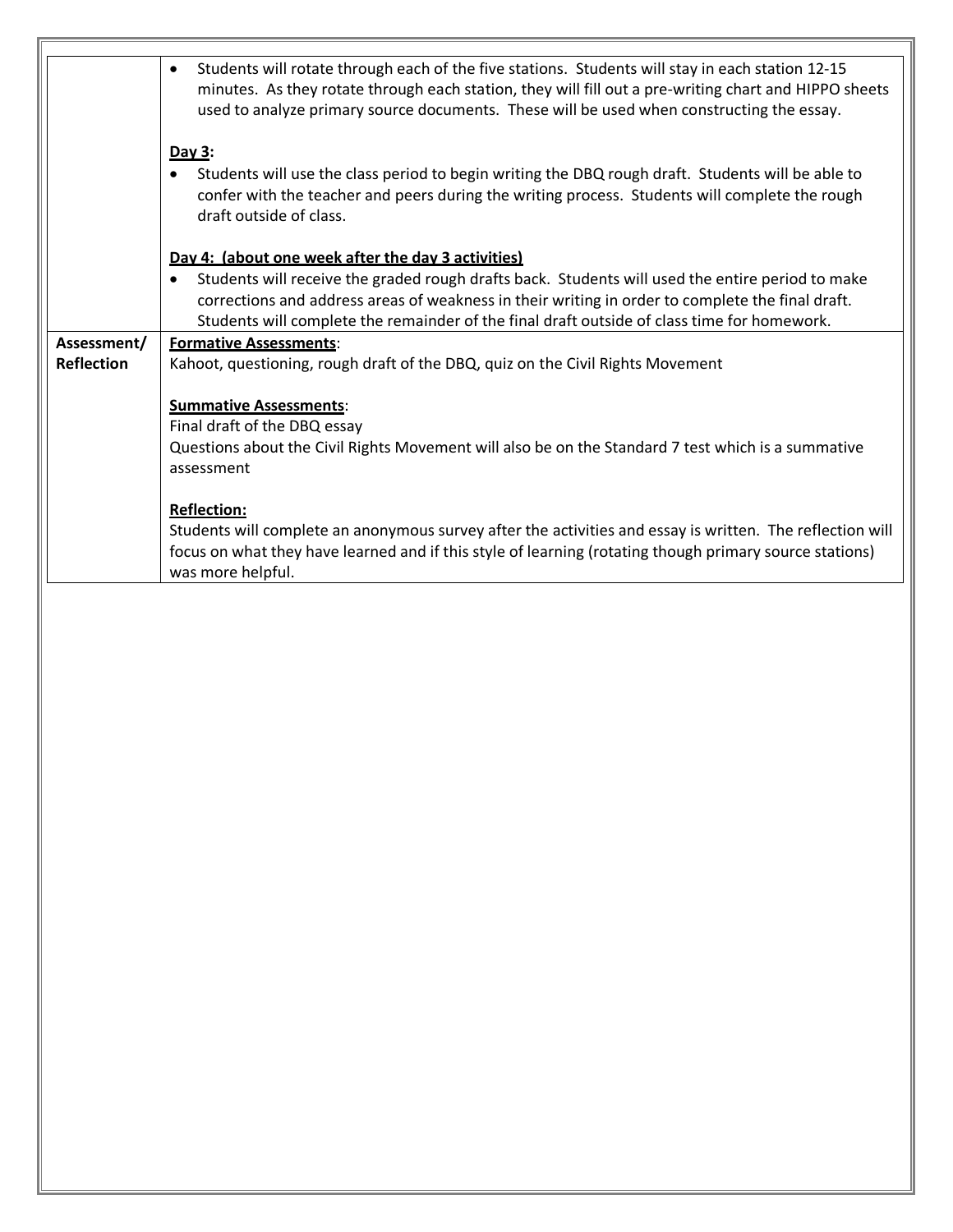| All <sub>6</sub><br>$2-3$ of<br>1 of<br><b>Introductory Paragraph &amp; Thesis Statement</b><br>$4-5$ of<br>None<br>The introductory paragraph is well developed and contains a minimum of 4 coherent<br>the<br>the<br>less of<br>points<br>the<br>$\circ$<br>have<br>the<br>sentences.<br>points<br>points<br>points<br>All sentences are of high quality, are not repetitive, and serve a function.<br>been met<br>have<br>have<br>points<br>have<br>$\circ$<br>The introductory paragraph gives the reader background information that would be necessary<br>have<br>been<br>been<br>been<br>$\circ$<br>to understand the remainder of the paper<br>met<br>met<br>met<br>been<br>The thesis statement is the last sentence in the introductory paragraph<br>met<br>$\circ$<br>The thesis statement is underlined<br>$\circ$<br>The thesis statement covers all main points of the paper and is well developed.<br>$\circ$<br>All 6<br>$2-3$ of<br>1st Supporting Paragraph (Discuss ways in which African Americans were denied equal<br>$4-5$ of<br>1 of<br>None<br>less of<br>rights after the Civil War)<br>the<br>the<br>points<br>the<br>There is a general topic sentence (GTS) that frames the paragraph<br>have<br>the<br>points<br>points<br>points<br>$\circ$<br>There are at least 3 specific examples or pieces of evidence to support the GTS.<br>points<br>been met<br>have<br>have<br>have<br>$\circ$<br>The specific examples are explained thoroughly<br>have<br>been<br>been<br>been<br>$\circ$<br>You use transitions and make a connection between the examples, the document, and your<br>met<br>met<br>met<br>been<br>$\circ$<br>general topic sentence so that it doesn't seem like a list of facts<br>met<br>The paragraph is organized, detailed, addresses all main areas that are applicable and<br>$\circ$<br>should be include, is coherent, is organized logically or chronologically, & does not leave the<br>reader asking questions<br>All information is accurate<br>$\circ$<br>2nd Supporting Paragraph (discuss the methods that individuals or groups have used since<br>All 6<br>$4-5$ of<br>$2-3$ of<br>1 of<br>None<br>1950 to deal with the inequality faced by African Americans)<br>points<br>the<br>less of<br>the<br>the<br>There is a general topic sentence (GTS) that frames the paragraph<br>have<br>points<br>the<br>points<br>points<br>$\circ$<br>There are at least 2 specific examples/evidence for individuals and 2 specific<br>have<br>been met<br>have<br>have<br>points<br>$\circ$<br>examples/evidence for groups to support the GTS.<br>been<br>have<br>been<br>been<br>The specific examples are explained thoroughly<br>met<br>met<br>met<br>been<br>$\circ$<br>You use transitions and make a connection between the examples, the document, and your<br>met<br>$\circ$<br>general topic sentence so that it doesn't seem like a list of facts<br>The paragraph is organized, detailed, addresses all main areas that are applicable and<br>$\circ$<br>should be include, is coherent, is organized logically or chronologically, & does not leave the<br>reader asking questions<br>All information is accurate<br>$\circ$<br>Supporting Paragraph (discuss the methods that the government has used since 1950<br>All 6<br>$2-3$ of<br>$4-5$ of<br>1 of<br>None<br>3 <sup>rd</sup><br>to deal with the inequality faced by African Americans)<br>less of<br>points<br>the<br>the<br>the<br>There is a general topic sentence (GTS) that frames the paragraph<br>have<br>the<br>points<br>points<br>points<br>$\circ$<br>There are at least 1 specific example/piece of evidence for EACH branch of government<br>been met<br>have<br>have<br>have<br>points<br>$\circ$<br>to support the GTS.<br>been<br>been<br>have<br>been<br>The specific examples are explained thoroughly<br>met<br>met<br>met<br>been<br>$\circ$<br>You use transitions and make a connection between the examples, the document, and your<br>met<br>$\circ$<br>general topic sentence so that it doesn't seem like a list of facts<br>The paragraph is organized, detailed, addresses all main areas that are applicable and<br>$\circ$<br>should be include, is coherent, is organized logically or chronologically, & does not leave the<br>reader asking questions<br>All information is accurate<br>$\circ$ |
|--------------------------------------------------------------------------------------------------------------------------------------------------------------------------------------------------------------------------------------------------------------------------------------------------------------------------------------------------------------------------------------------------------------------------------------------------------------------------------------------------------------------------------------------------------------------------------------------------------------------------------------------------------------------------------------------------------------------------------------------------------------------------------------------------------------------------------------------------------------------------------------------------------------------------------------------------------------------------------------------------------------------------------------------------------------------------------------------------------------------------------------------------------------------------------------------------------------------------------------------------------------------------------------------------------------------------------------------------------------------------------------------------------------------------------------------------------------------------------------------------------------------------------------------------------------------------------------------------------------------------------------------------------------------------------------------------------------------------------------------------------------------------------------------------------------------------------------------------------------------------------------------------------------------------------------------------------------------------------------------------------------------------------------------------------------------------------------------------------------------------------------------------------------------------------------------------------------------------------------------------------------------------------------------------------------------------------------------------------------------------------------------------------------------------------------------------------------------------------------------------------------------------------------------------------------------------------------------------------------------------------------------------------------------------------------------------------------------------------------------------------------------------------------------------------------------------------------------------------------------------------------------------------------------------------------------------------------------------------------------------------------------------------------------------------------------------------------------------------------------------------------------------------------------------------------------------------------------------------------------------------------------------------------------------------------------------------------------------------------------------------------------------------------------------------------------------------------------------------------------------------------------------------------------------------------------------------------------------------------------------------------------------------------------------------------------------------------------------------------------------------------------------------------------------------------------------------------------------------------------------------------------------------------------------------------------------------------------------------------------------------------------------------------------------------------------------------------------------------------------------------------------------------------------------------------------------------------------------------------------------------------------------------------------------------------------------------------------------------------|
|                                                                                                                                                                                                                                                                                                                                                                                                                                                                                                                                                                                                                                                                                                                                                                                                                                                                                                                                                                                                                                                                                                                                                                                                                                                                                                                                                                                                                                                                                                                                                                                                                                                                                                                                                                                                                                                                                                                                                                                                                                                                                                                                                                                                                                                                                                                                                                                                                                                                                                                                                                                                                                                                                                                                                                                                                                                                                                                                                                                                                                                                                                                                                                                                                                                                                                                                                                                                                                                                                                                                                                                                                                                                                                                                                                                                                                                                                                                                                                                                                                                                                                                                                                                                                                                                                                                                                              |
|                                                                                                                                                                                                                                                                                                                                                                                                                                                                                                                                                                                                                                                                                                                                                                                                                                                                                                                                                                                                                                                                                                                                                                                                                                                                                                                                                                                                                                                                                                                                                                                                                                                                                                                                                                                                                                                                                                                                                                                                                                                                                                                                                                                                                                                                                                                                                                                                                                                                                                                                                                                                                                                                                                                                                                                                                                                                                                                                                                                                                                                                                                                                                                                                                                                                                                                                                                                                                                                                                                                                                                                                                                                                                                                                                                                                                                                                                                                                                                                                                                                                                                                                                                                                                                                                                                                                                              |
|                                                                                                                                                                                                                                                                                                                                                                                                                                                                                                                                                                                                                                                                                                                                                                                                                                                                                                                                                                                                                                                                                                                                                                                                                                                                                                                                                                                                                                                                                                                                                                                                                                                                                                                                                                                                                                                                                                                                                                                                                                                                                                                                                                                                                                                                                                                                                                                                                                                                                                                                                                                                                                                                                                                                                                                                                                                                                                                                                                                                                                                                                                                                                                                                                                                                                                                                                                                                                                                                                                                                                                                                                                                                                                                                                                                                                                                                                                                                                                                                                                                                                                                                                                                                                                                                                                                                                              |
|                                                                                                                                                                                                                                                                                                                                                                                                                                                                                                                                                                                                                                                                                                                                                                                                                                                                                                                                                                                                                                                                                                                                                                                                                                                                                                                                                                                                                                                                                                                                                                                                                                                                                                                                                                                                                                                                                                                                                                                                                                                                                                                                                                                                                                                                                                                                                                                                                                                                                                                                                                                                                                                                                                                                                                                                                                                                                                                                                                                                                                                                                                                                                                                                                                                                                                                                                                                                                                                                                                                                                                                                                                                                                                                                                                                                                                                                                                                                                                                                                                                                                                                                                                                                                                                                                                                                                              |
|                                                                                                                                                                                                                                                                                                                                                                                                                                                                                                                                                                                                                                                                                                                                                                                                                                                                                                                                                                                                                                                                                                                                                                                                                                                                                                                                                                                                                                                                                                                                                                                                                                                                                                                                                                                                                                                                                                                                                                                                                                                                                                                                                                                                                                                                                                                                                                                                                                                                                                                                                                                                                                                                                                                                                                                                                                                                                                                                                                                                                                                                                                                                                                                                                                                                                                                                                                                                                                                                                                                                                                                                                                                                                                                                                                                                                                                                                                                                                                                                                                                                                                                                                                                                                                                                                                                                                              |
|                                                                                                                                                                                                                                                                                                                                                                                                                                                                                                                                                                                                                                                                                                                                                                                                                                                                                                                                                                                                                                                                                                                                                                                                                                                                                                                                                                                                                                                                                                                                                                                                                                                                                                                                                                                                                                                                                                                                                                                                                                                                                                                                                                                                                                                                                                                                                                                                                                                                                                                                                                                                                                                                                                                                                                                                                                                                                                                                                                                                                                                                                                                                                                                                                                                                                                                                                                                                                                                                                                                                                                                                                                                                                                                                                                                                                                                                                                                                                                                                                                                                                                                                                                                                                                                                                                                                                              |
|                                                                                                                                                                                                                                                                                                                                                                                                                                                                                                                                                                                                                                                                                                                                                                                                                                                                                                                                                                                                                                                                                                                                                                                                                                                                                                                                                                                                                                                                                                                                                                                                                                                                                                                                                                                                                                                                                                                                                                                                                                                                                                                                                                                                                                                                                                                                                                                                                                                                                                                                                                                                                                                                                                                                                                                                                                                                                                                                                                                                                                                                                                                                                                                                                                                                                                                                                                                                                                                                                                                                                                                                                                                                                                                                                                                                                                                                                                                                                                                                                                                                                                                                                                                                                                                                                                                                                              |
|                                                                                                                                                                                                                                                                                                                                                                                                                                                                                                                                                                                                                                                                                                                                                                                                                                                                                                                                                                                                                                                                                                                                                                                                                                                                                                                                                                                                                                                                                                                                                                                                                                                                                                                                                                                                                                                                                                                                                                                                                                                                                                                                                                                                                                                                                                                                                                                                                                                                                                                                                                                                                                                                                                                                                                                                                                                                                                                                                                                                                                                                                                                                                                                                                                                                                                                                                                                                                                                                                                                                                                                                                                                                                                                                                                                                                                                                                                                                                                                                                                                                                                                                                                                                                                                                                                                                                              |
|                                                                                                                                                                                                                                                                                                                                                                                                                                                                                                                                                                                                                                                                                                                                                                                                                                                                                                                                                                                                                                                                                                                                                                                                                                                                                                                                                                                                                                                                                                                                                                                                                                                                                                                                                                                                                                                                                                                                                                                                                                                                                                                                                                                                                                                                                                                                                                                                                                                                                                                                                                                                                                                                                                                                                                                                                                                                                                                                                                                                                                                                                                                                                                                                                                                                                                                                                                                                                                                                                                                                                                                                                                                                                                                                                                                                                                                                                                                                                                                                                                                                                                                                                                                                                                                                                                                                                              |
|                                                                                                                                                                                                                                                                                                                                                                                                                                                                                                                                                                                                                                                                                                                                                                                                                                                                                                                                                                                                                                                                                                                                                                                                                                                                                                                                                                                                                                                                                                                                                                                                                                                                                                                                                                                                                                                                                                                                                                                                                                                                                                                                                                                                                                                                                                                                                                                                                                                                                                                                                                                                                                                                                                                                                                                                                                                                                                                                                                                                                                                                                                                                                                                                                                                                                                                                                                                                                                                                                                                                                                                                                                                                                                                                                                                                                                                                                                                                                                                                                                                                                                                                                                                                                                                                                                                                                              |
|                                                                                                                                                                                                                                                                                                                                                                                                                                                                                                                                                                                                                                                                                                                                                                                                                                                                                                                                                                                                                                                                                                                                                                                                                                                                                                                                                                                                                                                                                                                                                                                                                                                                                                                                                                                                                                                                                                                                                                                                                                                                                                                                                                                                                                                                                                                                                                                                                                                                                                                                                                                                                                                                                                                                                                                                                                                                                                                                                                                                                                                                                                                                                                                                                                                                                                                                                                                                                                                                                                                                                                                                                                                                                                                                                                                                                                                                                                                                                                                                                                                                                                                                                                                                                                                                                                                                                              |
|                                                                                                                                                                                                                                                                                                                                                                                                                                                                                                                                                                                                                                                                                                                                                                                                                                                                                                                                                                                                                                                                                                                                                                                                                                                                                                                                                                                                                                                                                                                                                                                                                                                                                                                                                                                                                                                                                                                                                                                                                                                                                                                                                                                                                                                                                                                                                                                                                                                                                                                                                                                                                                                                                                                                                                                                                                                                                                                                                                                                                                                                                                                                                                                                                                                                                                                                                                                                                                                                                                                                                                                                                                                                                                                                                                                                                                                                                                                                                                                                                                                                                                                                                                                                                                                                                                                                                              |
|                                                                                                                                                                                                                                                                                                                                                                                                                                                                                                                                                                                                                                                                                                                                                                                                                                                                                                                                                                                                                                                                                                                                                                                                                                                                                                                                                                                                                                                                                                                                                                                                                                                                                                                                                                                                                                                                                                                                                                                                                                                                                                                                                                                                                                                                                                                                                                                                                                                                                                                                                                                                                                                                                                                                                                                                                                                                                                                                                                                                                                                                                                                                                                                                                                                                                                                                                                                                                                                                                                                                                                                                                                                                                                                                                                                                                                                                                                                                                                                                                                                                                                                                                                                                                                                                                                                                                              |
|                                                                                                                                                                                                                                                                                                                                                                                                                                                                                                                                                                                                                                                                                                                                                                                                                                                                                                                                                                                                                                                                                                                                                                                                                                                                                                                                                                                                                                                                                                                                                                                                                                                                                                                                                                                                                                                                                                                                                                                                                                                                                                                                                                                                                                                                                                                                                                                                                                                                                                                                                                                                                                                                                                                                                                                                                                                                                                                                                                                                                                                                                                                                                                                                                                                                                                                                                                                                                                                                                                                                                                                                                                                                                                                                                                                                                                                                                                                                                                                                                                                                                                                                                                                                                                                                                                                                                              |
|                                                                                                                                                                                                                                                                                                                                                                                                                                                                                                                                                                                                                                                                                                                                                                                                                                                                                                                                                                                                                                                                                                                                                                                                                                                                                                                                                                                                                                                                                                                                                                                                                                                                                                                                                                                                                                                                                                                                                                                                                                                                                                                                                                                                                                                                                                                                                                                                                                                                                                                                                                                                                                                                                                                                                                                                                                                                                                                                                                                                                                                                                                                                                                                                                                                                                                                                                                                                                                                                                                                                                                                                                                                                                                                                                                                                                                                                                                                                                                                                                                                                                                                                                                                                                                                                                                                                                              |
|                                                                                                                                                                                                                                                                                                                                                                                                                                                                                                                                                                                                                                                                                                                                                                                                                                                                                                                                                                                                                                                                                                                                                                                                                                                                                                                                                                                                                                                                                                                                                                                                                                                                                                                                                                                                                                                                                                                                                                                                                                                                                                                                                                                                                                                                                                                                                                                                                                                                                                                                                                                                                                                                                                                                                                                                                                                                                                                                                                                                                                                                                                                                                                                                                                                                                                                                                                                                                                                                                                                                                                                                                                                                                                                                                                                                                                                                                                                                                                                                                                                                                                                                                                                                                                                                                                                                                              |
|                                                                                                                                                                                                                                                                                                                                                                                                                                                                                                                                                                                                                                                                                                                                                                                                                                                                                                                                                                                                                                                                                                                                                                                                                                                                                                                                                                                                                                                                                                                                                                                                                                                                                                                                                                                                                                                                                                                                                                                                                                                                                                                                                                                                                                                                                                                                                                                                                                                                                                                                                                                                                                                                                                                                                                                                                                                                                                                                                                                                                                                                                                                                                                                                                                                                                                                                                                                                                                                                                                                                                                                                                                                                                                                                                                                                                                                                                                                                                                                                                                                                                                                                                                                                                                                                                                                                                              |
|                                                                                                                                                                                                                                                                                                                                                                                                                                                                                                                                                                                                                                                                                                                                                                                                                                                                                                                                                                                                                                                                                                                                                                                                                                                                                                                                                                                                                                                                                                                                                                                                                                                                                                                                                                                                                                                                                                                                                                                                                                                                                                                                                                                                                                                                                                                                                                                                                                                                                                                                                                                                                                                                                                                                                                                                                                                                                                                                                                                                                                                                                                                                                                                                                                                                                                                                                                                                                                                                                                                                                                                                                                                                                                                                                                                                                                                                                                                                                                                                                                                                                                                                                                                                                                                                                                                                                              |
|                                                                                                                                                                                                                                                                                                                                                                                                                                                                                                                                                                                                                                                                                                                                                                                                                                                                                                                                                                                                                                                                                                                                                                                                                                                                                                                                                                                                                                                                                                                                                                                                                                                                                                                                                                                                                                                                                                                                                                                                                                                                                                                                                                                                                                                                                                                                                                                                                                                                                                                                                                                                                                                                                                                                                                                                                                                                                                                                                                                                                                                                                                                                                                                                                                                                                                                                                                                                                                                                                                                                                                                                                                                                                                                                                                                                                                                                                                                                                                                                                                                                                                                                                                                                                                                                                                                                                              |
|                                                                                                                                                                                                                                                                                                                                                                                                                                                                                                                                                                                                                                                                                                                                                                                                                                                                                                                                                                                                                                                                                                                                                                                                                                                                                                                                                                                                                                                                                                                                                                                                                                                                                                                                                                                                                                                                                                                                                                                                                                                                                                                                                                                                                                                                                                                                                                                                                                                                                                                                                                                                                                                                                                                                                                                                                                                                                                                                                                                                                                                                                                                                                                                                                                                                                                                                                                                                                                                                                                                                                                                                                                                                                                                                                                                                                                                                                                                                                                                                                                                                                                                                                                                                                                                                                                                                                              |
|                                                                                                                                                                                                                                                                                                                                                                                                                                                                                                                                                                                                                                                                                                                                                                                                                                                                                                                                                                                                                                                                                                                                                                                                                                                                                                                                                                                                                                                                                                                                                                                                                                                                                                                                                                                                                                                                                                                                                                                                                                                                                                                                                                                                                                                                                                                                                                                                                                                                                                                                                                                                                                                                                                                                                                                                                                                                                                                                                                                                                                                                                                                                                                                                                                                                                                                                                                                                                                                                                                                                                                                                                                                                                                                                                                                                                                                                                                                                                                                                                                                                                                                                                                                                                                                                                                                                                              |
|                                                                                                                                                                                                                                                                                                                                                                                                                                                                                                                                                                                                                                                                                                                                                                                                                                                                                                                                                                                                                                                                                                                                                                                                                                                                                                                                                                                                                                                                                                                                                                                                                                                                                                                                                                                                                                                                                                                                                                                                                                                                                                                                                                                                                                                                                                                                                                                                                                                                                                                                                                                                                                                                                                                                                                                                                                                                                                                                                                                                                                                                                                                                                                                                                                                                                                                                                                                                                                                                                                                                                                                                                                                                                                                                                                                                                                                                                                                                                                                                                                                                                                                                                                                                                                                                                                                                                              |
|                                                                                                                                                                                                                                                                                                                                                                                                                                                                                                                                                                                                                                                                                                                                                                                                                                                                                                                                                                                                                                                                                                                                                                                                                                                                                                                                                                                                                                                                                                                                                                                                                                                                                                                                                                                                                                                                                                                                                                                                                                                                                                                                                                                                                                                                                                                                                                                                                                                                                                                                                                                                                                                                                                                                                                                                                                                                                                                                                                                                                                                                                                                                                                                                                                                                                                                                                                                                                                                                                                                                                                                                                                                                                                                                                                                                                                                                                                                                                                                                                                                                                                                                                                                                                                                                                                                                                              |
|                                                                                                                                                                                                                                                                                                                                                                                                                                                                                                                                                                                                                                                                                                                                                                                                                                                                                                                                                                                                                                                                                                                                                                                                                                                                                                                                                                                                                                                                                                                                                                                                                                                                                                                                                                                                                                                                                                                                                                                                                                                                                                                                                                                                                                                                                                                                                                                                                                                                                                                                                                                                                                                                                                                                                                                                                                                                                                                                                                                                                                                                                                                                                                                                                                                                                                                                                                                                                                                                                                                                                                                                                                                                                                                                                                                                                                                                                                                                                                                                                                                                                                                                                                                                                                                                                                                                                              |
|                                                                                                                                                                                                                                                                                                                                                                                                                                                                                                                                                                                                                                                                                                                                                                                                                                                                                                                                                                                                                                                                                                                                                                                                                                                                                                                                                                                                                                                                                                                                                                                                                                                                                                                                                                                                                                                                                                                                                                                                                                                                                                                                                                                                                                                                                                                                                                                                                                                                                                                                                                                                                                                                                                                                                                                                                                                                                                                                                                                                                                                                                                                                                                                                                                                                                                                                                                                                                                                                                                                                                                                                                                                                                                                                                                                                                                                                                                                                                                                                                                                                                                                                                                                                                                                                                                                                                              |
|                                                                                                                                                                                                                                                                                                                                                                                                                                                                                                                                                                                                                                                                                                                                                                                                                                                                                                                                                                                                                                                                                                                                                                                                                                                                                                                                                                                                                                                                                                                                                                                                                                                                                                                                                                                                                                                                                                                                                                                                                                                                                                                                                                                                                                                                                                                                                                                                                                                                                                                                                                                                                                                                                                                                                                                                                                                                                                                                                                                                                                                                                                                                                                                                                                                                                                                                                                                                                                                                                                                                                                                                                                                                                                                                                                                                                                                                                                                                                                                                                                                                                                                                                                                                                                                                                                                                                              |
|                                                                                                                                                                                                                                                                                                                                                                                                                                                                                                                                                                                                                                                                                                                                                                                                                                                                                                                                                                                                                                                                                                                                                                                                                                                                                                                                                                                                                                                                                                                                                                                                                                                                                                                                                                                                                                                                                                                                                                                                                                                                                                                                                                                                                                                                                                                                                                                                                                                                                                                                                                                                                                                                                                                                                                                                                                                                                                                                                                                                                                                                                                                                                                                                                                                                                                                                                                                                                                                                                                                                                                                                                                                                                                                                                                                                                                                                                                                                                                                                                                                                                                                                                                                                                                                                                                                                                              |
|                                                                                                                                                                                                                                                                                                                                                                                                                                                                                                                                                                                                                                                                                                                                                                                                                                                                                                                                                                                                                                                                                                                                                                                                                                                                                                                                                                                                                                                                                                                                                                                                                                                                                                                                                                                                                                                                                                                                                                                                                                                                                                                                                                                                                                                                                                                                                                                                                                                                                                                                                                                                                                                                                                                                                                                                                                                                                                                                                                                                                                                                                                                                                                                                                                                                                                                                                                                                                                                                                                                                                                                                                                                                                                                                                                                                                                                                                                                                                                                                                                                                                                                                                                                                                                                                                                                                                              |
|                                                                                                                                                                                                                                                                                                                                                                                                                                                                                                                                                                                                                                                                                                                                                                                                                                                                                                                                                                                                                                                                                                                                                                                                                                                                                                                                                                                                                                                                                                                                                                                                                                                                                                                                                                                                                                                                                                                                                                                                                                                                                                                                                                                                                                                                                                                                                                                                                                                                                                                                                                                                                                                                                                                                                                                                                                                                                                                                                                                                                                                                                                                                                                                                                                                                                                                                                                                                                                                                                                                                                                                                                                                                                                                                                                                                                                                                                                                                                                                                                                                                                                                                                                                                                                                                                                                                                              |
|                                                                                                                                                                                                                                                                                                                                                                                                                                                                                                                                                                                                                                                                                                                                                                                                                                                                                                                                                                                                                                                                                                                                                                                                                                                                                                                                                                                                                                                                                                                                                                                                                                                                                                                                                                                                                                                                                                                                                                                                                                                                                                                                                                                                                                                                                                                                                                                                                                                                                                                                                                                                                                                                                                                                                                                                                                                                                                                                                                                                                                                                                                                                                                                                                                                                                                                                                                                                                                                                                                                                                                                                                                                                                                                                                                                                                                                                                                                                                                                                                                                                                                                                                                                                                                                                                                                                                              |
|                                                                                                                                                                                                                                                                                                                                                                                                                                                                                                                                                                                                                                                                                                                                                                                                                                                                                                                                                                                                                                                                                                                                                                                                                                                                                                                                                                                                                                                                                                                                                                                                                                                                                                                                                                                                                                                                                                                                                                                                                                                                                                                                                                                                                                                                                                                                                                                                                                                                                                                                                                                                                                                                                                                                                                                                                                                                                                                                                                                                                                                                                                                                                                                                                                                                                                                                                                                                                                                                                                                                                                                                                                                                                                                                                                                                                                                                                                                                                                                                                                                                                                                                                                                                                                                                                                                                                              |
|                                                                                                                                                                                                                                                                                                                                                                                                                                                                                                                                                                                                                                                                                                                                                                                                                                                                                                                                                                                                                                                                                                                                                                                                                                                                                                                                                                                                                                                                                                                                                                                                                                                                                                                                                                                                                                                                                                                                                                                                                                                                                                                                                                                                                                                                                                                                                                                                                                                                                                                                                                                                                                                                                                                                                                                                                                                                                                                                                                                                                                                                                                                                                                                                                                                                                                                                                                                                                                                                                                                                                                                                                                                                                                                                                                                                                                                                                                                                                                                                                                                                                                                                                                                                                                                                                                                                                              |
|                                                                                                                                                                                                                                                                                                                                                                                                                                                                                                                                                                                                                                                                                                                                                                                                                                                                                                                                                                                                                                                                                                                                                                                                                                                                                                                                                                                                                                                                                                                                                                                                                                                                                                                                                                                                                                                                                                                                                                                                                                                                                                                                                                                                                                                                                                                                                                                                                                                                                                                                                                                                                                                                                                                                                                                                                                                                                                                                                                                                                                                                                                                                                                                                                                                                                                                                                                                                                                                                                                                                                                                                                                                                                                                                                                                                                                                                                                                                                                                                                                                                                                                                                                                                                                                                                                                                                              |
|                                                                                                                                                                                                                                                                                                                                                                                                                                                                                                                                                                                                                                                                                                                                                                                                                                                                                                                                                                                                                                                                                                                                                                                                                                                                                                                                                                                                                                                                                                                                                                                                                                                                                                                                                                                                                                                                                                                                                                                                                                                                                                                                                                                                                                                                                                                                                                                                                                                                                                                                                                                                                                                                                                                                                                                                                                                                                                                                                                                                                                                                                                                                                                                                                                                                                                                                                                                                                                                                                                                                                                                                                                                                                                                                                                                                                                                                                                                                                                                                                                                                                                                                                                                                                                                                                                                                                              |
|                                                                                                                                                                                                                                                                                                                                                                                                                                                                                                                                                                                                                                                                                                                                                                                                                                                                                                                                                                                                                                                                                                                                                                                                                                                                                                                                                                                                                                                                                                                                                                                                                                                                                                                                                                                                                                                                                                                                                                                                                                                                                                                                                                                                                                                                                                                                                                                                                                                                                                                                                                                                                                                                                                                                                                                                                                                                                                                                                                                                                                                                                                                                                                                                                                                                                                                                                                                                                                                                                                                                                                                                                                                                                                                                                                                                                                                                                                                                                                                                                                                                                                                                                                                                                                                                                                                                                              |
|                                                                                                                                                                                                                                                                                                                                                                                                                                                                                                                                                                                                                                                                                                                                                                                                                                                                                                                                                                                                                                                                                                                                                                                                                                                                                                                                                                                                                                                                                                                                                                                                                                                                                                                                                                                                                                                                                                                                                                                                                                                                                                                                                                                                                                                                                                                                                                                                                                                                                                                                                                                                                                                                                                                                                                                                                                                                                                                                                                                                                                                                                                                                                                                                                                                                                                                                                                                                                                                                                                                                                                                                                                                                                                                                                                                                                                                                                                                                                                                                                                                                                                                                                                                                                                                                                                                                                              |
|                                                                                                                                                                                                                                                                                                                                                                                                                                                                                                                                                                                                                                                                                                                                                                                                                                                                                                                                                                                                                                                                                                                                                                                                                                                                                                                                                                                                                                                                                                                                                                                                                                                                                                                                                                                                                                                                                                                                                                                                                                                                                                                                                                                                                                                                                                                                                                                                                                                                                                                                                                                                                                                                                                                                                                                                                                                                                                                                                                                                                                                                                                                                                                                                                                                                                                                                                                                                                                                                                                                                                                                                                                                                                                                                                                                                                                                                                                                                                                                                                                                                                                                                                                                                                                                                                                                                                              |
|                                                                                                                                                                                                                                                                                                                                                                                                                                                                                                                                                                                                                                                                                                                                                                                                                                                                                                                                                                                                                                                                                                                                                                                                                                                                                                                                                                                                                                                                                                                                                                                                                                                                                                                                                                                                                                                                                                                                                                                                                                                                                                                                                                                                                                                                                                                                                                                                                                                                                                                                                                                                                                                                                                                                                                                                                                                                                                                                                                                                                                                                                                                                                                                                                                                                                                                                                                                                                                                                                                                                                                                                                                                                                                                                                                                                                                                                                                                                                                                                                                                                                                                                                                                                                                                                                                                                                              |
|                                                                                                                                                                                                                                                                                                                                                                                                                                                                                                                                                                                                                                                                                                                                                                                                                                                                                                                                                                                                                                                                                                                                                                                                                                                                                                                                                                                                                                                                                                                                                                                                                                                                                                                                                                                                                                                                                                                                                                                                                                                                                                                                                                                                                                                                                                                                                                                                                                                                                                                                                                                                                                                                                                                                                                                                                                                                                                                                                                                                                                                                                                                                                                                                                                                                                                                                                                                                                                                                                                                                                                                                                                                                                                                                                                                                                                                                                                                                                                                                                                                                                                                                                                                                                                                                                                                                                              |
|                                                                                                                                                                                                                                                                                                                                                                                                                                                                                                                                                                                                                                                                                                                                                                                                                                                                                                                                                                                                                                                                                                                                                                                                                                                                                                                                                                                                                                                                                                                                                                                                                                                                                                                                                                                                                                                                                                                                                                                                                                                                                                                                                                                                                                                                                                                                                                                                                                                                                                                                                                                                                                                                                                                                                                                                                                                                                                                                                                                                                                                                                                                                                                                                                                                                                                                                                                                                                                                                                                                                                                                                                                                                                                                                                                                                                                                                                                                                                                                                                                                                                                                                                                                                                                                                                                                                                              |
|                                                                                                                                                                                                                                                                                                                                                                                                                                                                                                                                                                                                                                                                                                                                                                                                                                                                                                                                                                                                                                                                                                                                                                                                                                                                                                                                                                                                                                                                                                                                                                                                                                                                                                                                                                                                                                                                                                                                                                                                                                                                                                                                                                                                                                                                                                                                                                                                                                                                                                                                                                                                                                                                                                                                                                                                                                                                                                                                                                                                                                                                                                                                                                                                                                                                                                                                                                                                                                                                                                                                                                                                                                                                                                                                                                                                                                                                                                                                                                                                                                                                                                                                                                                                                                                                                                                                                              |
|                                                                                                                                                                                                                                                                                                                                                                                                                                                                                                                                                                                                                                                                                                                                                                                                                                                                                                                                                                                                                                                                                                                                                                                                                                                                                                                                                                                                                                                                                                                                                                                                                                                                                                                                                                                                                                                                                                                                                                                                                                                                                                                                                                                                                                                                                                                                                                                                                                                                                                                                                                                                                                                                                                                                                                                                                                                                                                                                                                                                                                                                                                                                                                                                                                                                                                                                                                                                                                                                                                                                                                                                                                                                                                                                                                                                                                                                                                                                                                                                                                                                                                                                                                                                                                                                                                                                                              |
|                                                                                                                                                                                                                                                                                                                                                                                                                                                                                                                                                                                                                                                                                                                                                                                                                                                                                                                                                                                                                                                                                                                                                                                                                                                                                                                                                                                                                                                                                                                                                                                                                                                                                                                                                                                                                                                                                                                                                                                                                                                                                                                                                                                                                                                                                                                                                                                                                                                                                                                                                                                                                                                                                                                                                                                                                                                                                                                                                                                                                                                                                                                                                                                                                                                                                                                                                                                                                                                                                                                                                                                                                                                                                                                                                                                                                                                                                                                                                                                                                                                                                                                                                                                                                                                                                                                                                              |
|                                                                                                                                                                                                                                                                                                                                                                                                                                                                                                                                                                                                                                                                                                                                                                                                                                                                                                                                                                                                                                                                                                                                                                                                                                                                                                                                                                                                                                                                                                                                                                                                                                                                                                                                                                                                                                                                                                                                                                                                                                                                                                                                                                                                                                                                                                                                                                                                                                                                                                                                                                                                                                                                                                                                                                                                                                                                                                                                                                                                                                                                                                                                                                                                                                                                                                                                                                                                                                                                                                                                                                                                                                                                                                                                                                                                                                                                                                                                                                                                                                                                                                                                                                                                                                                                                                                                                              |
|                                                                                                                                                                                                                                                                                                                                                                                                                                                                                                                                                                                                                                                                                                                                                                                                                                                                                                                                                                                                                                                                                                                                                                                                                                                                                                                                                                                                                                                                                                                                                                                                                                                                                                                                                                                                                                                                                                                                                                                                                                                                                                                                                                                                                                                                                                                                                                                                                                                                                                                                                                                                                                                                                                                                                                                                                                                                                                                                                                                                                                                                                                                                                                                                                                                                                                                                                                                                                                                                                                                                                                                                                                                                                                                                                                                                                                                                                                                                                                                                                                                                                                                                                                                                                                                                                                                                                              |
| All 4<br>3 of the<br>2 of the<br>No<br><b>Documents</b><br>1                                                                                                                                                                                                                                                                                                                                                                                                                                                                                                                                                                                                                                                                                                                                                                                                                                                                                                                                                                                                                                                                                                                                                                                                                                                                                                                                                                                                                                                                                                                                                                                                                                                                                                                                                                                                                                                                                                                                                                                                                                                                                                                                                                                                                                                                                                                                                                                                                                                                                                                                                                                                                                                                                                                                                                                                                                                                                                                                                                                                                                                                                                                                                                                                                                                                                                                                                                                                                                                                                                                                                                                                                                                                                                                                                                                                                                                                                                                                                                                                                                                                                                                                                                                                                                                                                                 |
| At least 2 documents are used in each body paragraph<br>points<br>points<br>points<br>point<br>points<br>$\circ$                                                                                                                                                                                                                                                                                                                                                                                                                                                                                                                                                                                                                                                                                                                                                                                                                                                                                                                                                                                                                                                                                                                                                                                                                                                                                                                                                                                                                                                                                                                                                                                                                                                                                                                                                                                                                                                                                                                                                                                                                                                                                                                                                                                                                                                                                                                                                                                                                                                                                                                                                                                                                                                                                                                                                                                                                                                                                                                                                                                                                                                                                                                                                                                                                                                                                                                                                                                                                                                                                                                                                                                                                                                                                                                                                                                                                                                                                                                                                                                                                                                                                                                                                                                                                                             |
| The documents are cited or referenced correctly (using the hamburger sheet)<br>have<br>have<br>have<br>has<br>have<br>$\circ$                                                                                                                                                                                                                                                                                                                                                                                                                                                                                                                                                                                                                                                                                                                                                                                                                                                                                                                                                                                                                                                                                                                                                                                                                                                                                                                                                                                                                                                                                                                                                                                                                                                                                                                                                                                                                                                                                                                                                                                                                                                                                                                                                                                                                                                                                                                                                                                                                                                                                                                                                                                                                                                                                                                                                                                                                                                                                                                                                                                                                                                                                                                                                                                                                                                                                                                                                                                                                                                                                                                                                                                                                                                                                                                                                                                                                                                                                                                                                                                                                                                                                                                                                                                                                                |
| The documents actually act as evidence and support the claim.<br>been<br>been met<br>been<br>been<br>been<br>$\circ$                                                                                                                                                                                                                                                                                                                                                                                                                                                                                                                                                                                                                                                                                                                                                                                                                                                                                                                                                                                                                                                                                                                                                                                                                                                                                                                                                                                                                                                                                                                                                                                                                                                                                                                                                                                                                                                                                                                                                                                                                                                                                                                                                                                                                                                                                                                                                                                                                                                                                                                                                                                                                                                                                                                                                                                                                                                                                                                                                                                                                                                                                                                                                                                                                                                                                                                                                                                                                                                                                                                                                                                                                                                                                                                                                                                                                                                                                                                                                                                                                                                                                                                                                                                                                                         |
| The documents are explained fully.<br>met<br>met<br>met<br>met<br>$\circ$                                                                                                                                                                                                                                                                                                                                                                                                                                                                                                                                                                                                                                                                                                                                                                                                                                                                                                                                                                                                                                                                                                                                                                                                                                                                                                                                                                                                                                                                                                                                                                                                                                                                                                                                                                                                                                                                                                                                                                                                                                                                                                                                                                                                                                                                                                                                                                                                                                                                                                                                                                                                                                                                                                                                                                                                                                                                                                                                                                                                                                                                                                                                                                                                                                                                                                                                                                                                                                                                                                                                                                                                                                                                                                                                                                                                                                                                                                                                                                                                                                                                                                                                                                                                                                                                                    |
| $\overline{All}$ 4<br>No<br><b>Concluding Paragraph</b><br>3 of the<br>2 of the<br>1                                                                                                                                                                                                                                                                                                                                                                                                                                                                                                                                                                                                                                                                                                                                                                                                                                                                                                                                                                                                                                                                                                                                                                                                                                                                                                                                                                                                                                                                                                                                                                                                                                                                                                                                                                                                                                                                                                                                                                                                                                                                                                                                                                                                                                                                                                                                                                                                                                                                                                                                                                                                                                                                                                                                                                                                                                                                                                                                                                                                                                                                                                                                                                                                                                                                                                                                                                                                                                                                                                                                                                                                                                                                                                                                                                                                                                                                                                                                                                                                                                                                                                                                                                                                                                                                         |
| There are at least 4 quality sentences that are not repetitive.<br>points<br>points<br>points<br>point<br>points<br>$\circ$                                                                                                                                                                                                                                                                                                                                                                                                                                                                                                                                                                                                                                                                                                                                                                                                                                                                                                                                                                                                                                                                                                                                                                                                                                                                                                                                                                                                                                                                                                                                                                                                                                                                                                                                                                                                                                                                                                                                                                                                                                                                                                                                                                                                                                                                                                                                                                                                                                                                                                                                                                                                                                                                                                                                                                                                                                                                                                                                                                                                                                                                                                                                                                                                                                                                                                                                                                                                                                                                                                                                                                                                                                                                                                                                                                                                                                                                                                                                                                                                                                                                                                                                                                                                                                  |
| All of the sentences serve a purpose.<br>have<br>have<br>have<br>have<br>has                                                                                                                                                                                                                                                                                                                                                                                                                                                                                                                                                                                                                                                                                                                                                                                                                                                                                                                                                                                                                                                                                                                                                                                                                                                                                                                                                                                                                                                                                                                                                                                                                                                                                                                                                                                                                                                                                                                                                                                                                                                                                                                                                                                                                                                                                                                                                                                                                                                                                                                                                                                                                                                                                                                                                                                                                                                                                                                                                                                                                                                                                                                                                                                                                                                                                                                                                                                                                                                                                                                                                                                                                                                                                                                                                                                                                                                                                                                                                                                                                                                                                                                                                                                                                                                                                 |
| $\circ$<br>The concluding paragraph is not a recap of the intro paragraph<br>been<br>been met<br>been<br>been<br>been                                                                                                                                                                                                                                                                                                                                                                                                                                                                                                                                                                                                                                                                                                                                                                                                                                                                                                                                                                                                                                                                                                                                                                                                                                                                                                                                                                                                                                                                                                                                                                                                                                                                                                                                                                                                                                                                                                                                                                                                                                                                                                                                                                                                                                                                                                                                                                                                                                                                                                                                                                                                                                                                                                                                                                                                                                                                                                                                                                                                                                                                                                                                                                                                                                                                                                                                                                                                                                                                                                                                                                                                                                                                                                                                                                                                                                                                                                                                                                                                                                                                                                                                                                                                                                        |
| $\circ$<br>All statements are accurate                                                                                                                                                                                                                                                                                                                                                                                                                                                                                                                                                                                                                                                                                                                                                                                                                                                                                                                                                                                                                                                                                                                                                                                                                                                                                                                                                                                                                                                                                                                                                                                                                                                                                                                                                                                                                                                                                                                                                                                                                                                                                                                                                                                                                                                                                                                                                                                                                                                                                                                                                                                                                                                                                                                                                                                                                                                                                                                                                                                                                                                                                                                                                                                                                                                                                                                                                                                                                                                                                                                                                                                                                                                                                                                                                                                                                                                                                                                                                                                                                                                                                                                                                                                                                                                                                                                       |
| met<br>met<br>met<br>met<br>$\circ$                                                                                                                                                                                                                                                                                                                                                                                                                                                                                                                                                                                                                                                                                                                                                                                                                                                                                                                                                                                                                                                                                                                                                                                                                                                                                                                                                                                                                                                                                                                                                                                                                                                                                                                                                                                                                                                                                                                                                                                                                                                                                                                                                                                                                                                                                                                                                                                                                                                                                                                                                                                                                                                                                                                                                                                                                                                                                                                                                                                                                                                                                                                                                                                                                                                                                                                                                                                                                                                                                                                                                                                                                                                                                                                                                                                                                                                                                                                                                                                                                                                                                                                                                                                                                                                                                                                          |
| Formatting<br>All 4<br>2 of the<br>1 of<br>None of<br>3 of the                                                                                                                                                                                                                                                                                                                                                                                                                                                                                                                                                                                                                                                                                                                                                                                                                                                                                                                                                                                                                                                                                                                                                                                                                                                                                                                                                                                                                                                                                                                                                                                                                                                                                                                                                                                                                                                                                                                                                                                                                                                                                                                                                                                                                                                                                                                                                                                                                                                                                                                                                                                                                                                                                                                                                                                                                                                                                                                                                                                                                                                                                                                                                                                                                                                                                                                                                                                                                                                                                                                                                                                                                                                                                                                                                                                                                                                                                                                                                                                                                                                                                                                                                                                                                                                                                               |
| A clean rubric is turned in with the paper<br>the<br>points<br>points<br>points<br>the<br>$\circ$                                                                                                                                                                                                                                                                                                                                                                                                                                                                                                                                                                                                                                                                                                                                                                                                                                                                                                                                                                                                                                                                                                                                                                                                                                                                                                                                                                                                                                                                                                                                                                                                                                                                                                                                                                                                                                                                                                                                                                                                                                                                                                                                                                                                                                                                                                                                                                                                                                                                                                                                                                                                                                                                                                                                                                                                                                                                                                                                                                                                                                                                                                                                                                                                                                                                                                                                                                                                                                                                                                                                                                                                                                                                                                                                                                                                                                                                                                                                                                                                                                                                                                                                                                                                                                                            |
| The paper is written in black ink or typed<br>have<br>have<br>have<br>points<br>points<br>$\circ$                                                                                                                                                                                                                                                                                                                                                                                                                                                                                                                                                                                                                                                                                                                                                                                                                                                                                                                                                                                                                                                                                                                                                                                                                                                                                                                                                                                                                                                                                                                                                                                                                                                                                                                                                                                                                                                                                                                                                                                                                                                                                                                                                                                                                                                                                                                                                                                                                                                                                                                                                                                                                                                                                                                                                                                                                                                                                                                                                                                                                                                                                                                                                                                                                                                                                                                                                                                                                                                                                                                                                                                                                                                                                                                                                                                                                                                                                                                                                                                                                                                                                                                                                                                                                                                            |
| There is writing only on one side of the paper<br>been<br>been met<br>been<br>are met<br>are<br>$\circ$                                                                                                                                                                                                                                                                                                                                                                                                                                                                                                                                                                                                                                                                                                                                                                                                                                                                                                                                                                                                                                                                                                                                                                                                                                                                                                                                                                                                                                                                                                                                                                                                                                                                                                                                                                                                                                                                                                                                                                                                                                                                                                                                                                                                                                                                                                                                                                                                                                                                                                                                                                                                                                                                                                                                                                                                                                                                                                                                                                                                                                                                                                                                                                                                                                                                                                                                                                                                                                                                                                                                                                                                                                                                                                                                                                                                                                                                                                                                                                                                                                                                                                                                                                                                                                                      |
| The paper is double spaced, whether it is typed or hand-written.<br>met<br>met<br>met<br>$\circ$                                                                                                                                                                                                                                                                                                                                                                                                                                                                                                                                                                                                                                                                                                                                                                                                                                                                                                                                                                                                                                                                                                                                                                                                                                                                                                                                                                                                                                                                                                                                                                                                                                                                                                                                                                                                                                                                                                                                                                                                                                                                                                                                                                                                                                                                                                                                                                                                                                                                                                                                                                                                                                                                                                                                                                                                                                                                                                                                                                                                                                                                                                                                                                                                                                                                                                                                                                                                                                                                                                                                                                                                                                                                                                                                                                                                                                                                                                                                                                                                                                                                                                                                                                                                                                                             |
| $4 - 7$<br>$\overline{8} - 11$<br>$12 - 15$<br><b>Spelling &amp; Grammar</b><br>3 or less<br>over 15                                                                                                                                                                                                                                                                                                                                                                                                                                                                                                                                                                                                                                                                                                                                                                                                                                                                                                                                                                                                                                                                                                                                                                                                                                                                                                                                                                                                                                                                                                                                                                                                                                                                                                                                                                                                                                                                                                                                                                                                                                                                                                                                                                                                                                                                                                                                                                                                                                                                                                                                                                                                                                                                                                                                                                                                                                                                                                                                                                                                                                                                                                                                                                                                                                                                                                                                                                                                                                                                                                                                                                                                                                                                                                                                                                                                                                                                                                                                                                                                                                                                                                                                                                                                                                                         |
| This paper should be free of grammatical and spelling errors.<br>errors<br>errors.<br>errors<br>errors<br>errors                                                                                                                                                                                                                                                                                                                                                                                                                                                                                                                                                                                                                                                                                                                                                                                                                                                                                                                                                                                                                                                                                                                                                                                                                                                                                                                                                                                                                                                                                                                                                                                                                                                                                                                                                                                                                                                                                                                                                                                                                                                                                                                                                                                                                                                                                                                                                                                                                                                                                                                                                                                                                                                                                                                                                                                                                                                                                                                                                                                                                                                                                                                                                                                                                                                                                                                                                                                                                                                                                                                                                                                                                                                                                                                                                                                                                                                                                                                                                                                                                                                                                                                                                                                                                                             |
| $+4 =$ GRADE OF :<br><b>TOTAL POINTS:</b><br>Multiplied by $3 =$                                                                                                                                                                                                                                                                                                                                                                                                                                                                                                                                                                                                                                                                                                                                                                                                                                                                                                                                                                                                                                                                                                                                                                                                                                                                                                                                                                                                                                                                                                                                                                                                                                                                                                                                                                                                                                                                                                                                                                                                                                                                                                                                                                                                                                                                                                                                                                                                                                                                                                                                                                                                                                                                                                                                                                                                                                                                                                                                                                                                                                                                                                                                                                                                                                                                                                                                                                                                                                                                                                                                                                                                                                                                                                                                                                                                                                                                                                                                                                                                                                                                                                                                                                                                                                                                                             |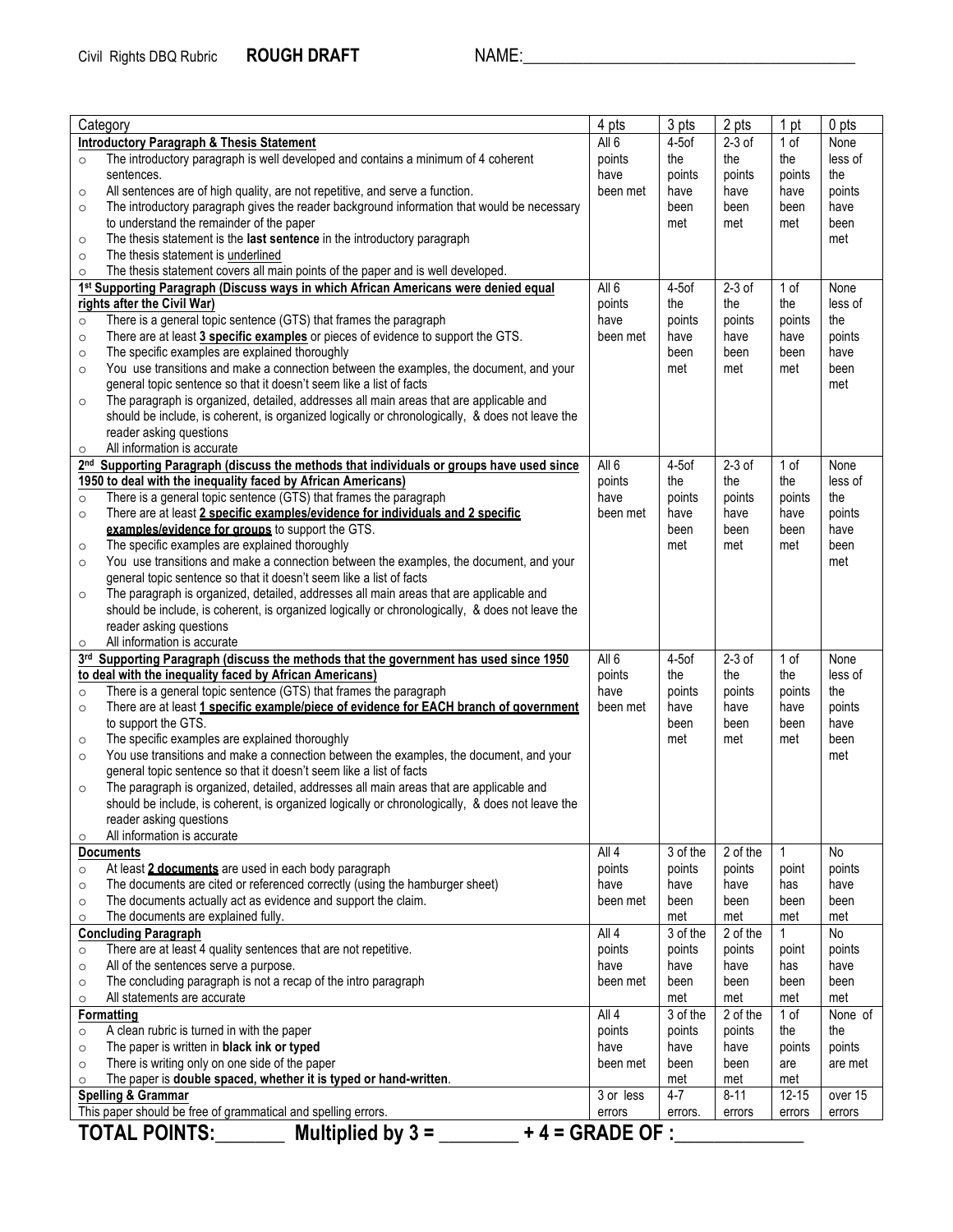| 4 pts<br>3 pts<br>2 pts<br>Category<br>1 pt                                                                  |                   |          | 0 <sub>pts</sub>    |                |                             |
|--------------------------------------------------------------------------------------------------------------|-------------------|----------|---------------------|----------------|-----------------------------|
| <b>Introductory Paragraph &amp; Thesis Statement</b>                                                         | All <sub>6</sub>  | $4-5$ of | $2-3$ of            | 1 of           | None                        |
| The introductory paragraph is well developed and contains a minimum of 4 coherent<br>$\circ$                 | points            | the      | the                 | the            | less of                     |
| sentences.                                                                                                   | have              | points   | points              | points         | the                         |
| All sentences are of high quality, are not repetitive, and serve a function.<br>$\circ$                      | been met          | have     | have                | have           | points                      |
| The introductory paragraph gives the reader background information that would be necessary<br>$\circ$        |                   | been     | been                | been           | have                        |
| to understand the remainder of the paper                                                                     |                   | met      | met                 | met            | been                        |
| The thesis statement is the last sentence in the introductory paragraph<br>$\circ$                           |                   |          |                     |                | met                         |
| The thesis statement is underlined<br>$\circ$                                                                |                   |          |                     |                |                             |
| The thesis statement covers all main points of the paper and is well developed.<br>$\circ$                   |                   |          |                     |                |                             |
| 1st Supporting Paragraph (Discuss ways in which African Americans were denied equal                          | All <sub>6</sub>  | $4-5$ of | $2-3$ of            | 1 of           | None                        |
| rights after the Civil War)                                                                                  | points            | the      | the                 | the            | less of                     |
| There is a general topic sentence (GTS) that frames the paragraph<br>$\circ$                                 | have              | points   | points              | points         | the                         |
| There are at least 3 specific examples or pieces of evidence to support the GTS.<br>$\circ$                  | been met          | have     | have                | have           | points                      |
| The specific examples are explained thoroughly                                                               |                   | been     | been                | been           | have                        |
| $\circ$<br>You use transitions and make a connection between the examples, the document, and your<br>$\circ$ |                   | met      | met                 | met            | been                        |
| general topic sentence so that it doesn't seem like a list of facts                                          |                   |          |                     |                | met                         |
| The paragraph is organized, detailed, addresses all main areas that are applicable and                       |                   |          |                     |                |                             |
| $\circ$                                                                                                      |                   |          |                     |                |                             |
| should be include, is coherent, is organized logically or chronologically, & does not leave the              |                   |          |                     |                |                             |
| reader asking questions<br>All information is accurate                                                       |                   |          |                     |                |                             |
| $\circ$<br>2nd Supporting Paragraph (discuss the methods that individuals or groups have used since          | All 6             | $4-5$ of | $2-3$ of            | 1 of           | None                        |
| 1950 to deal with the inequality faced by African Americans)                                                 | points            | the      | the                 | the            | less of                     |
|                                                                                                              | have              |          |                     |                | the                         |
| There is a general topic sentence (GTS) that frames the paragraph<br>$\circ$                                 |                   | points   | points              | points<br>have |                             |
| There are at least 2 specific examples/evidence for individuals and 2 specific<br>$\circ$                    | been met          | have     | have                |                | points                      |
| examples/evidence for groups to support the GTS.                                                             |                   | been     | been                | been           | have                        |
| The specific examples are explained thoroughly<br>$\circ$                                                    |                   | met      | met                 | met            | been                        |
| You use transitions and make a connection between the examples, the document, and your<br>$\circ$            |                   |          |                     |                | met                         |
| general topic sentence so that it doesn't seem like a list of facts                                          |                   |          |                     |                |                             |
| The paragraph is organized, detailed, addresses all main areas that are applicable and<br>$\circ$            |                   |          |                     |                |                             |
| should be include, is coherent, is organized logically or chronologically, & does not leave the              |                   |          |                     |                |                             |
| reader asking questions                                                                                      |                   |          |                     |                |                             |
| All information is accurate<br>$\circ$                                                                       |                   |          |                     |                |                             |
| 3rd Supporting Paragraph (discuss the methods that the government has used since 1950                        | All 6             | $4-5$ of | $2-3$ of            | 1 of           | None                        |
| to deal with the inequality faced by African Americans)                                                      | points            | the      | the                 | the            | less of                     |
| There is a general topic sentence (GTS) that frames the paragraph<br>$\circ$                                 | have              | points   | points              | points         | the                         |
| There are at least 1 specific example/piece of evidence for EACH branch of government<br>$\circ$             | been met          | have     | have                | have           | points                      |
| to support the GTS.                                                                                          |                   | been     | been                | been           | have                        |
| The specific examples are explained thoroughly<br>$\circ$                                                    |                   | met      | met                 | met            | been                        |
| You use transitions and make a connection between the examples, the document, and your<br>$\circ$            |                   |          |                     |                | met                         |
| general topic sentence so that it doesn't seem like a list of facts                                          |                   |          |                     |                |                             |
| The paragraph is organized, detailed, addresses all main areas that are applicable and<br>$\circ$            |                   |          |                     |                |                             |
| should be include, is coherent, is organized logically or chronologically, & does not leave the              |                   |          |                     |                |                             |
| reader asking questions                                                                                      |                   |          |                     |                |                             |
| All information is accurate<br>$\circ$                                                                       |                   |          |                     |                |                             |
| <b>Documents</b>                                                                                             | All 4             | 3 of the | 2 of the            | 1              | No                          |
| At least 2 documents are used in each body paragraph<br>$\circ$                                              | points            | points   | points              | point          | points                      |
| The documents are cited or referenced correctly (using the hamburger sheet)<br>$\circ$                       | have              | have     | have                | has            | have                        |
| The documents actually act as evidence and support the claim.<br>$\circ$                                     | been met          | been     | been                | been           | been                        |
| The documents are explained fully.<br>$\circ$                                                                |                   | met      | met                 | met            | met                         |
| <b>Concluding Paragraph</b>                                                                                  | All 4             | 3 of the | 2 of the            | $\mathbf{1}$   | No                          |
| There are at least 4 quality sentences that are not repetitive.<br>$\circ$                                   | points            | points   | points              | point          | points                      |
| All of the sentences serve a purpose.<br>$\circ$                                                             | have              | have     | have                | has            | have                        |
| The concluding paragraph is not a recap of the intro paragraph<br>$\circ$                                    | been met          | been     | been                | been           | been                        |
| All statements are accurate<br>$\circ$                                                                       |                   | met      | met                 | met            | met                         |
| Formatting                                                                                                   | All 4             | 3 of the | 2 of the            | 1 of           | $\overline{\text{None}}$ of |
| A clean rubric is turned in with the paper<br>$\circ$                                                        | points            | points   | points              | the            | the                         |
| The paper is written in black ink or typed<br>$\circ$                                                        | have              | have     | have                | points         | points                      |
| There is writing only on one side of the paper<br>$\circ$                                                    | been met          | been     | been                | are            | are met                     |
| The paper is double spaced, whether it is typed or hand-written.<br>$\circ$                                  |                   | met      | met                 | met            |                             |
| <b>Spelling &amp; Grammar</b>                                                                                | 3 or less         | $4 - 7$  | $\overline{8} - 11$ | $12 - 15$      | over 15                     |
| This paper should be free of grammatical and spelling errors.                                                | errors            | errors.  | errors              | errors         | errors                      |
| <b>TOTAL POINTS:</b><br>Multiplied by $3 =$                                                                  | $+4 =$ GRADE OF : |          |                     |                |                             |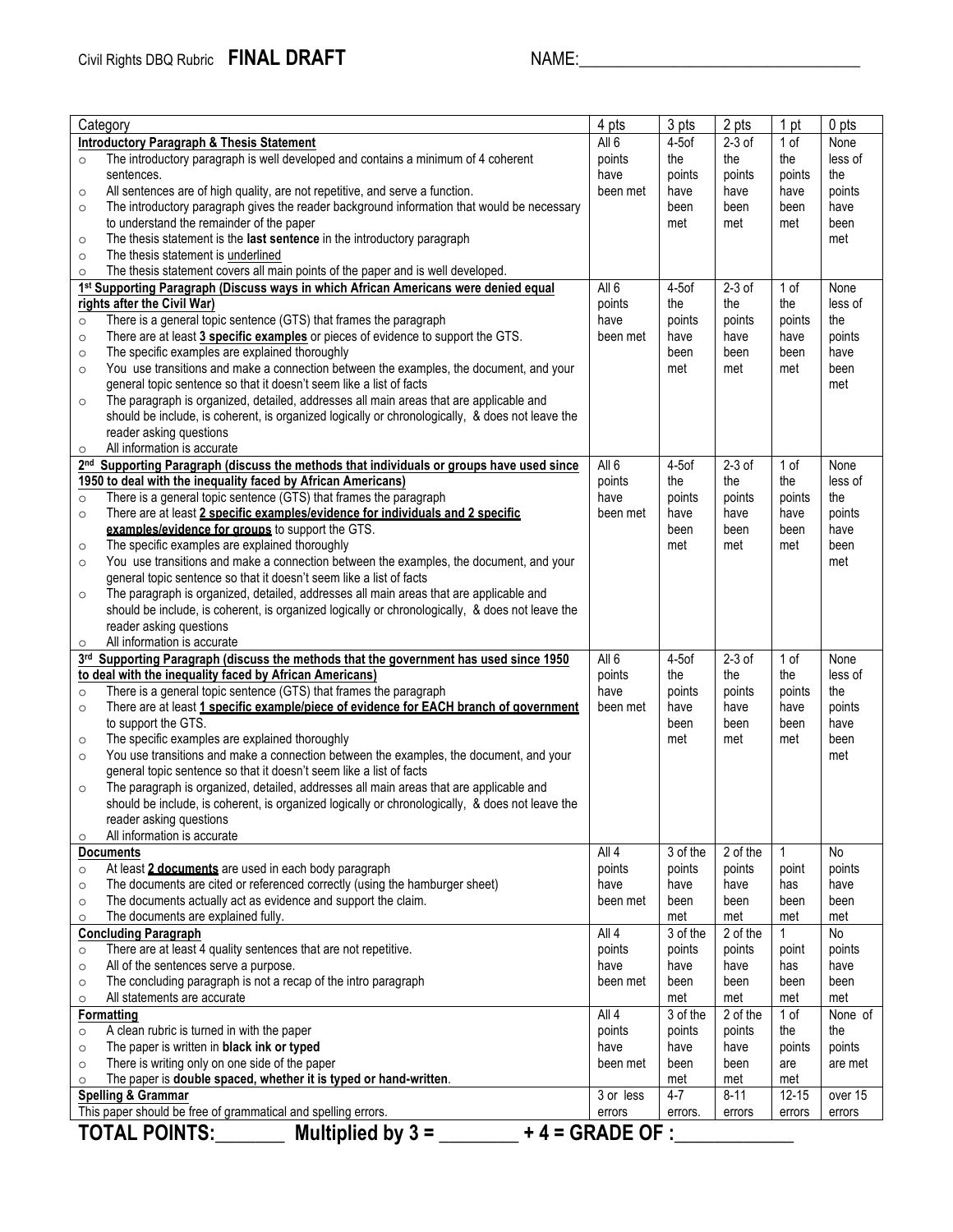

| Citation:     |  |
|---------------|--|
| Historical    |  |
| Context       |  |
| Intended      |  |
| Audience      |  |
| Point of View |  |
| & Purpose     |  |
| Powerful      |  |
| Evidence      |  |
|               |  |
| Outside       |  |
| Information   |  |
|               |  |



| Citation:              |  |
|------------------------|--|
| Historical             |  |
| Context                |  |
| Intended               |  |
| Audience               |  |
| Point of View          |  |
| & Purpose              |  |
| Powerful               |  |
| Evidence               |  |
|                        |  |
| Outside<br>Information |  |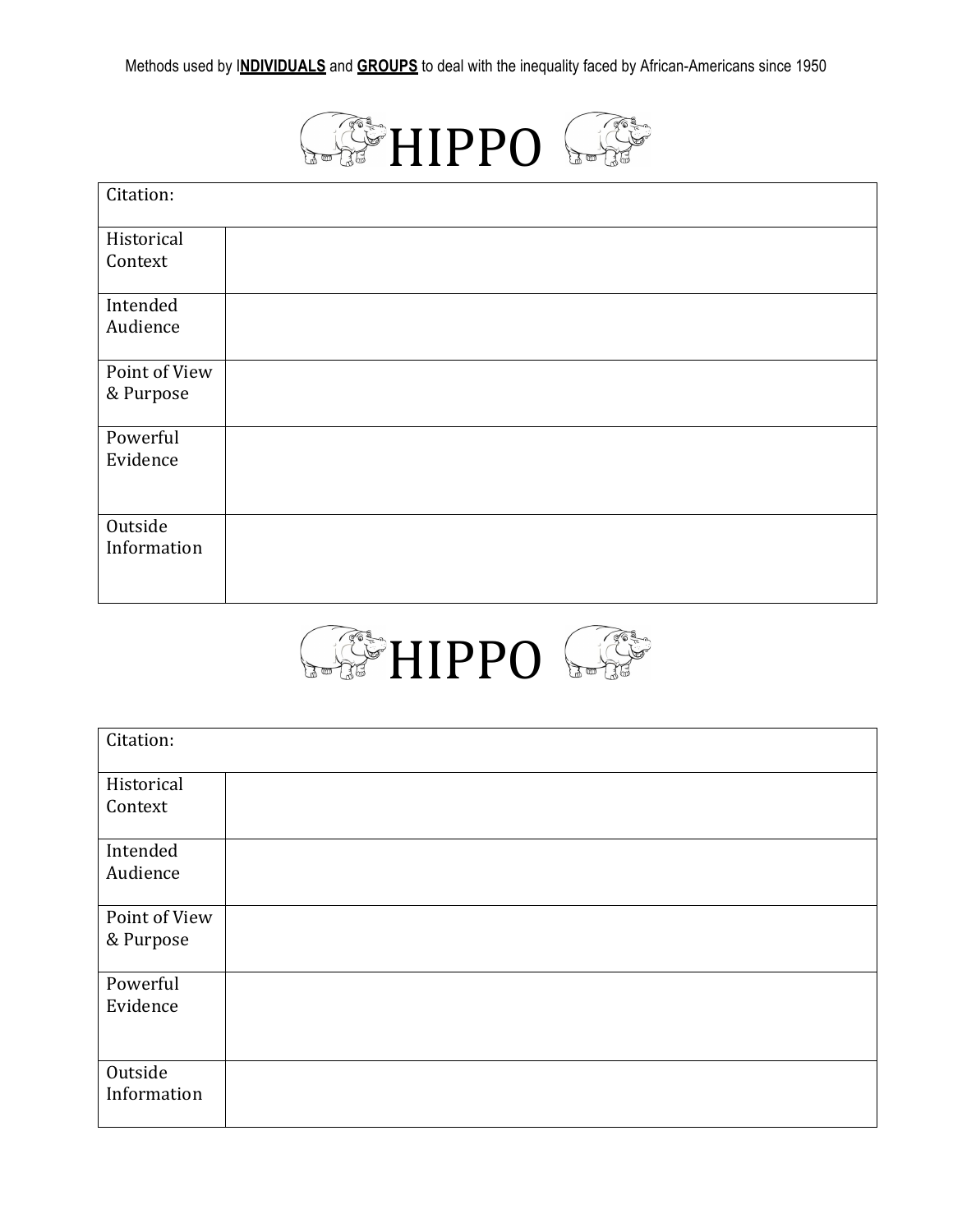# **How African-American were denied equal rights**



| Citation:     |  |
|---------------|--|
| Historical    |  |
| Context       |  |
| Intended      |  |
| Audience      |  |
| Point of View |  |
| & Purpose     |  |
| Powerful      |  |
| Evidence      |  |
|               |  |
| Outside       |  |
| Information   |  |
|               |  |



| Citation:     |  |
|---------------|--|
| Historical    |  |
| Context       |  |
|               |  |
| Intended      |  |
| Audience      |  |
|               |  |
| Point of View |  |
| & Purpose     |  |
|               |  |
| Powerful      |  |
| Evidence      |  |
|               |  |
|               |  |
| Outside       |  |
| Information   |  |
|               |  |